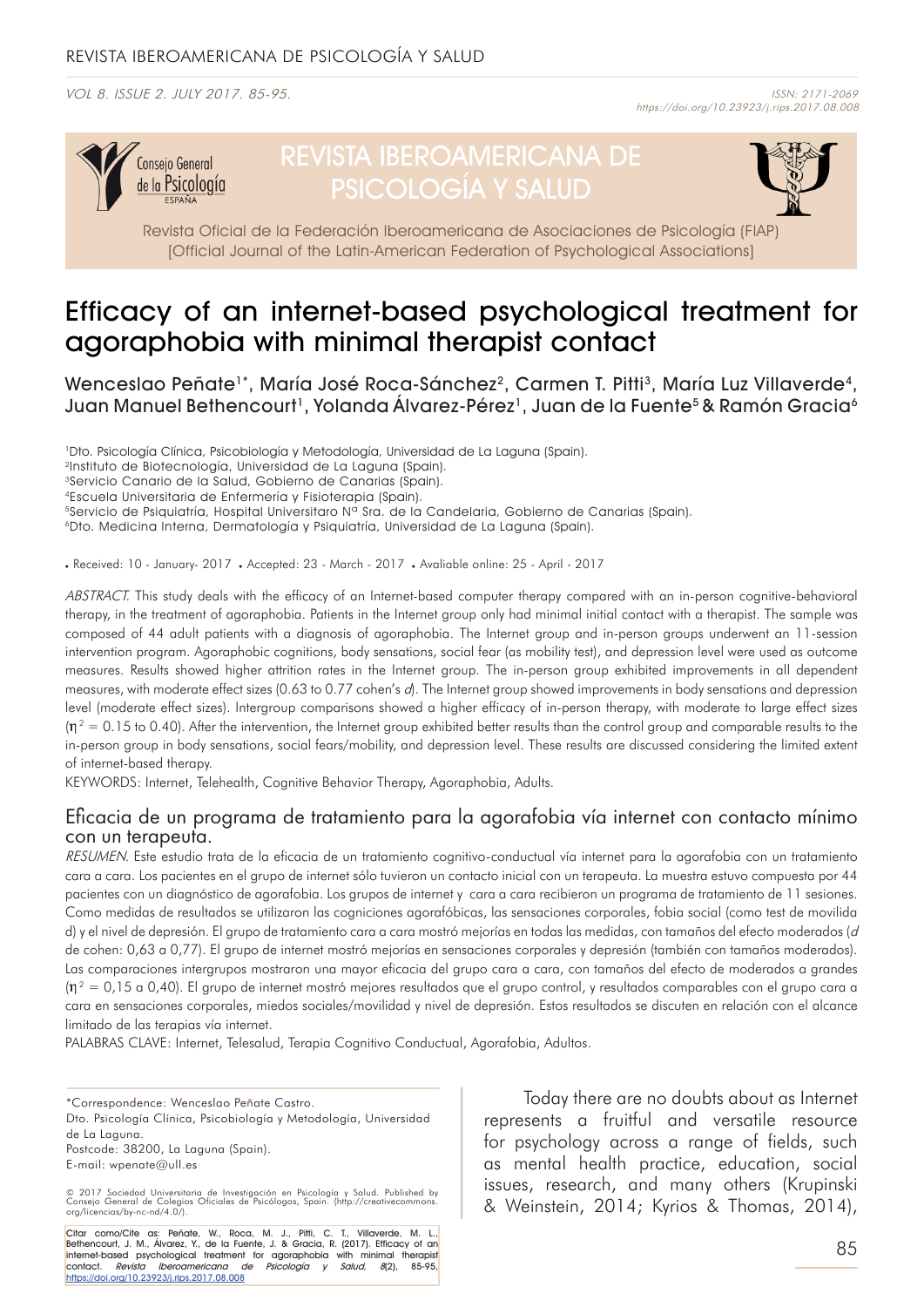though its use are not free from psychological problems (Moral & Suárez, 2016). One of the most frequent applications of Internet in mental health is the delivery of psychological treatment (Baumeister, Reichler, Munzinger, & Lin, 2014). As other technologies have been used (i.e., telephone; Vázquez, Torres, Blanco, Otero, & Hermida, 2015), Internet computer-based treatments (ICTs) represent an alternative to in-person traditional psychological treatment. ICT programs usually include an explanation of the target problem (e.g., anxiety, phobias, depression, eating disorders), the detection of symptoms related to the disorder/problem, and components of a therapeutic program.

From a practical point of view, several advantages of ICTs have been highlighted (Newman, Szkodny, Llera, & Przeworski, 2011; Peñate, 2012; Peñate, Roca-Sánchez, & Pino-Sedeño, 2014). Such advantages include the possibility for patients of accessing mental health services when such services are not otherwise available and the ability to treat patients with physical mobility problems or geographical difficulties. Moreover, ICT programs are usually accessible around the clock, any day of the week, and can be a good option for patients for whom the fact of having a mental disorder is a stigma.

A special advantage of ICTs is that sometimes they are a treatment alternative because of the symptoms of specific mental disorders. This is the case of agoraphobia, an anxiety disorder that is relatively frequent among the population, with prevalence rates as high as 6% (Alonso et al., 2004; Kessler, Petukhova, Sampson, Zaslavsky, & Wittchen, 2012). According to its clinical description, agoraphobia is mainly characterized by disproportionate and disabling embarrassment and/or fear in the face of certain external stimuli (e.g. crowds, open spaces, venturing far from home, closed spaces, being alone) and internal stimuli (i.e. feelings of anxiety-panic). These feelings lead individuals with agoraphobia to avoid such stimuli or escape from them. In severe courses of this condition, the fear of experiencing symptoms of anxiety restricts patients' mobility and patients end up staying at home as a 'strategy' to avoid such symptoms (Wittchen, Gloster, Beesdo-Baum, Fava, & Craske, 2010). Consequently, ICTs can be a first-choice treatment for these patients not because such treatments are better but because

patients can receive treatment via the Internet without having to leave their homes.

Several systematic reviews and metaanalyses have been conducted to determine the efficacy of ICTs, including meta-reviews (Foroushani, Schneider, & Assareh, 2011; Peñate & Fumero, 2016). Although such reviews do not always reach the same conclusions, they share some common features: (i) ICTs are effective compared to no-treatment control groups; (ii) the efficacy of ICTs is improved by wellstructured and comprehensive programs based on cognitive and behavioral approaches; and (iii) contact with a therapist (i.e. 'guided ICT'): treatments are more effective when the patient can have some contact with a therapist (whether programmed or not). Specifically, ICTs' studies for panic disorder (with or without agoraphobia), attain similar improvements, even when ITCs are compared with in-person treatments, based on well-designed cognitive behavior therapies (Bergström et al., 2010; Carlbring et al., 2005; Kiropoulos et al., 2008; Klein, Richards, & Austin, 2006).

However, ICTs also have disadvantages. Again, systematic reviews and meta-analyses (Andersson, Cuijpers, Carlbring, Riper, & Hedman, 2014; Andersson & Titov, 2014; Davies, Morriss, & Glazebrook, 2014; Newman et al., 2011; Richards & Richardson, 2012; van Ballegooijen et al., 2014), have shown substantial heterogeneity in the theoretical orientation, components, access, and presentation of ICTs. This diversity applies to the types of psychological disorder addressed, the therapy modality and components used, the procedure and methods followed for delivering the therapy, and the number of sessions provided. This heterogeneity can also be observed in the quality of the Internet presentation and acceptability (e.g. access, use of video, audio, cartoons, avatars, text).

The following methodological concerns can be drawn from these conclusions: (i) ICTs are seldom compared to in-person therapy (Andersson & Titov, 2014). This is relevant because, when ICTs are compared to the absence of treatment, their efficacy can be attributed to other factors (e.g., the role of novelty); (ii) when an in-person therapy group is present, it is not usually a comparable matched group (e.g. same therapy, contents, number of sessions (Andersson & Titov, 2014; Newman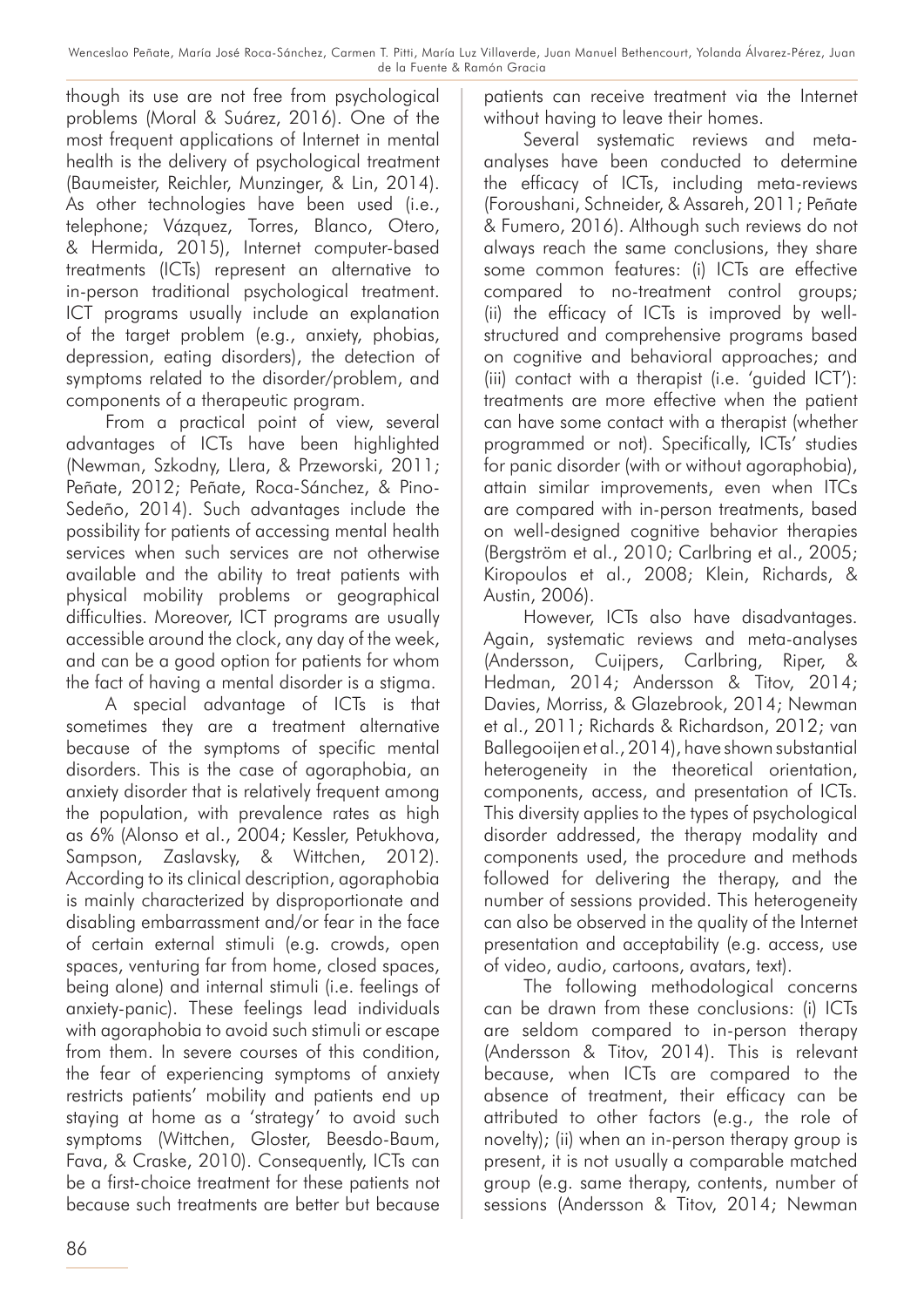et al., 2011); and (iii) 'guided ICT' can pose a methodological and epistemological problem (Baumeister et al., 2014; Newman et al., 2011; van Ballegooijen et al., 2014): if the efficacy of ICTs rises in direct proportion with contact between the patient and the therapist, an increase in contact time can turn an ICT into a direct therapy in practice and make it lose its nature.

In light of the above and in order to overcome such methodological concerns, the aim of this study was to test the efficacy of an ICT by comparing an ICT treatment group to a matched in-person cognitive-behavioral treatment group and to a no-treatment group. The ICT used was designed for the psychological treatment of agoraphobia (www.doctoragora. com/demo) with minimal therapist contact (this minimal contact consisted in an initial one-hour interview to verify the diagnosis and to provide information about the access to website).

### **METHOD**

# • PARTICIPANTS

The sample was recruited using two procedures: participants were referred from mental health community units and from the Canary Islands University Hospital, in Spain. Inclusion criteria for participants were meeting the International Classification of Diseases (ICD-10)

criteria for the diagnosis of agoraphobia (World Health Organization, WHO, 1992), with or without panic disorder (F40.01, F40.00).

Exclusion criteria were psychosis, bipolar disorders, personality disorders, and other anxiety disorders where agoraphobia disorder was a secondary diagnosis. All participants signed a consent form approved by the institutional ethics committee of the Canary Islands University Hospital.

There was a semi-random assignment to experimental groups. Specifically, patients who had greater difficulties with face-to-face treatment as part of their anxiety symptoms were offered to take part in the telehealth Internet-based program (TELE, N  $= 45$ ). The rest of patients ( $N = 40$ ) were randomly assigned to an in-person cognitive-behavioral therapy group (CBT,  $n = 20$ ) or a control group (CG,  $n = 20$ ). From the initial sample of 45 patients, 25 accepted to participate in the TELE group and 14 completed at least 8 sessions. Fifteen patients completed at least 8 sessions in the CBT group and 15 patients in the CG accepted to complete the post-assessment.

This resulted in a final sample of 44 participants. Table 1 shows the distribution of the sample according to socio-demographic variables. As can be observed, most participants had a history of agoraphobia with panic disorder, were female, and were around 40 years of age. Approximately half of them were married (the rest were single or divorced).

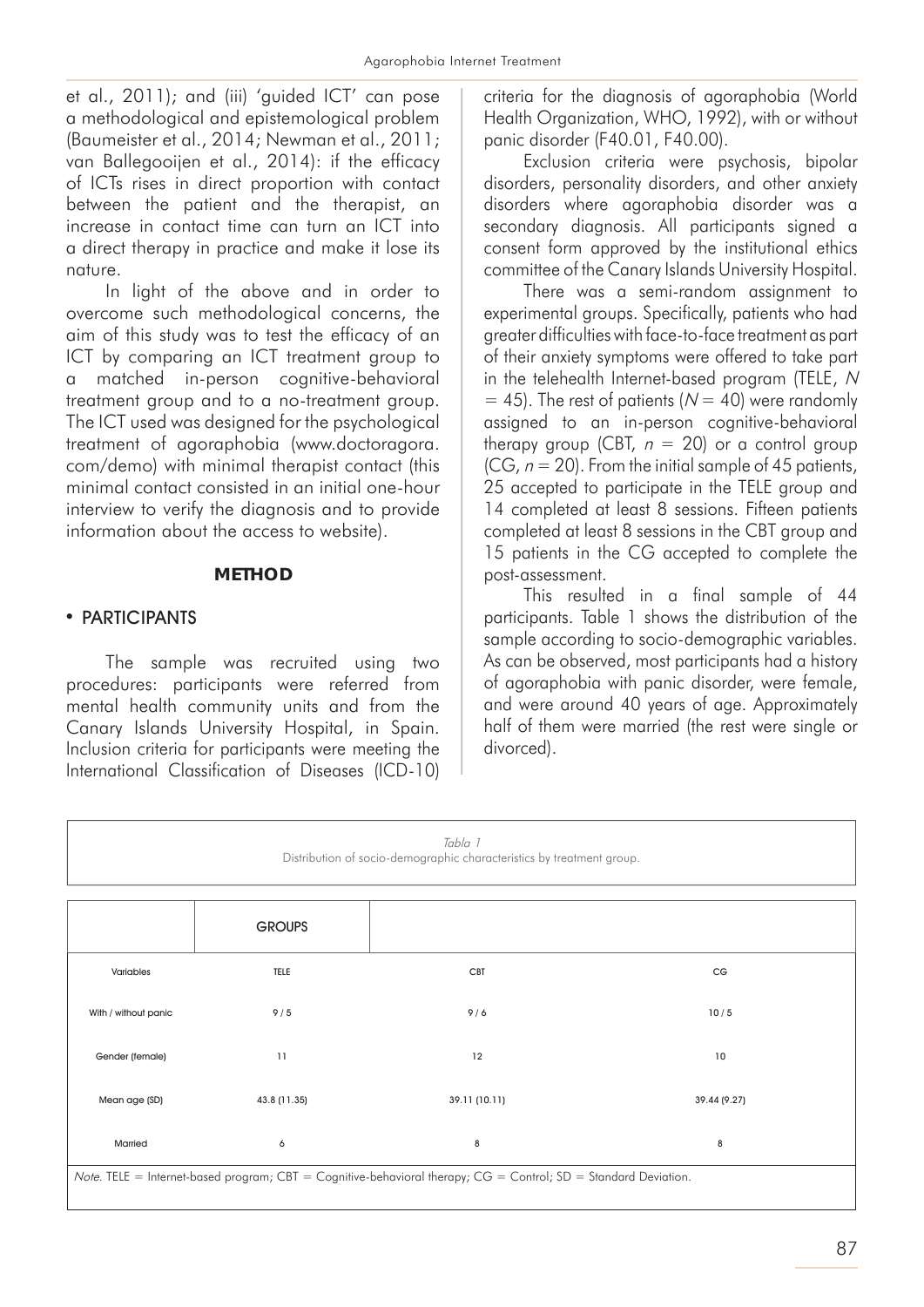### • INSTRUMENTS

To verify the diagnosis of agoraphobia, we used the questions about phobias and panic disorder of the Composite International Diagnostic Interview (CIDI), Version 2.1. The CIDI is a structured interview designed to assess mental disorders according to the criteria established by the ICD-10 (Kessler & Ustün, 2004). Also, to identify inclusion / exclusion criteria, a semistructured interview were conducted.

The following questionnaires and scales were used as dependent variables (outcome measures) to measure clinical symptoms and therapeutic progress:

a) Agoraphobic Cognitions Questionnaire (ACQ). The ACQ (Chambless, Caputo, Bright, & Gallagher, 1984) assesses the catastrophic thoughts that occur when individuals experience anxiety using a 5-point Likert scale. The authors have reported adequate internal consistency  $(\alpha = .80)$ , high test-retest stability  $(r = .86)$ , and a one-factor solution. The total score discriminates between patients with agoraphobia and a normal control sample.

b) Body Sensations Questionnaire (BSQ). The BSQ (Chambless et al., 1984) is a self-report questionnaire composed of 17 items about physical sensations when experiencing anxiety, rated on a 5-point Likert scale. The authors have reported high internal consistency ( $\alpha$  = .87) and moderate test-retest stability ( $r = .67$ ), and the scale discriminates between patients with agoraphobia and a normal control sample.

c) Liebowitz Social Anxiety Scale (LSAS). The LSAS (Liebowitz, 1987) is a Likert scale designed to assess the severity of social anxiety disorder. The scale is composed of 24 items assessed from two approaches: 1) fear experienced by the patient in social situations (LSAS-fear); and 2) the degree of avoidance of such situations (LSAS-avoidance). The scales have obtained high alpha coefficients (.92 for LSAS-fear; .92 for LSAS-avoidance; and .96 for the total score) and shown adequate treatment sensitivity, with the following effect sizes: .65 for LSAS-fear; .67 for LSAS-avoidance; and .67 for the total score (Heimberg et al., 1999). In this study, this scale was also used as a mobility scale.

d) Beck Depression Inventory-II (BDI-II; Beck, Steer, & Brown, 1996). This is the second version of a 21-item inventory developed to assess depression severity. The BDI-II has shown high internal consistency, with alpha coefficients greater than .90 (Beck et al., 1996). This inventory has also exhibited adequate sensitivity and specificity coefficients for detecting depressive disorders (Arnau, Meagher, Norris, & Bramson, 2001).

# $\cdot$  DESIGN

A multi-group experimental design with pre-post measures was used. Treatment modality was used as an independent variable, with three levels: TELE Internet-based intervention program group, CBT face-to-face treatment group, and Control group.

The CBT program consisted of 11 individual clinical sessions that lasted 30-45 minutes each (provided by a female clinical psychologist). The first three sessions consisted of a psychoeducational session and two training sessions in cognitive restructuring (e.g. identifying phobic scenarios, deactivating strategies, detecting cognitive distortions, changing nonadaptive thoughts). In sessions 4 to 11, patients in the CBT groups were encouraged to confront phobic environments with in vivo exposure using both a stepwise strategy and trained cognitive strategies. After each in vivo exposure, patients completed a self-monitoring sheet. The content of the sheet was discussed in the following session.

The contents of the TELE program were similar to those of the CBT, with some adjustments: seven virtual phobic scenarios (i.e. an airport building and an airplane, a square and a street, an elevator and an underground car park, a bank office, a highway, a beach, and a cableway (Peñate, Roca-Sánchez, Pitti-González, et al., 2014) were provided to practice exposure sessions. Patients could only go to the following session once they had completed the previous one; however, they could go back to previous sessions as necessary. There had to be an interval of at least 48 hours between sessions (to facilitate the exposure task). Questionnaires, inventories (pre-post) and selfmonitoring sheets were made available through the Internet website ([doctoragora.com/demo](http://doctoragora.com/demo/)/) or by e-mail. Patients could ask any questions they had using those procedures.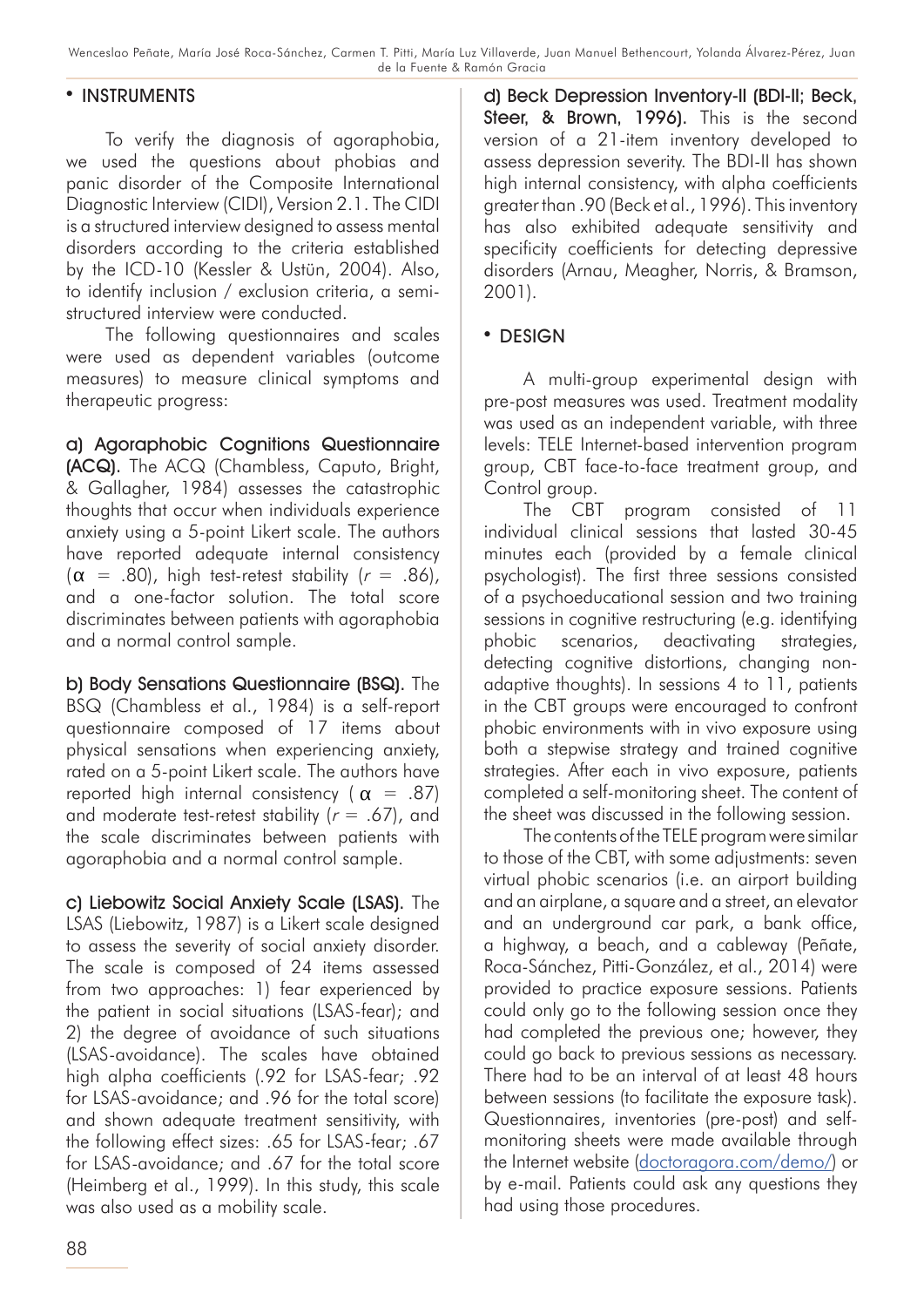The [doctoragora.com/demo](http://doctoragora.com/demo/)/ website (Figure 1 shows its home page) is well accepted by both agoraphobia patients and clinicians considering the following factors:

accessibility, operability, comprehension, learning, and satisfaction (Roca-Sánchez, Álvarez-Pérez, & Peñate, 2014).



Figura 1. Home page of the doctoragora.com/demo website.

The control group did not receive any treatment and remained in contact with our staff. When the CBT group had finished the treatment program, CG patients were assessed at post-test and given the possibility to complete the CBT program free of charge.

All patients were receiving psychopharmacological treatment with paroxetine or venlafaxine. Paroxetine doses ranged between 20 and 30 mg/day, and venlafaxine doses ranged between 37.5 and 75 mg/day.

The following variables were used as dependent measures: agoraphobic cognitions, bodily anxiety sensations, fear of social situations, social avoidance, and level of depression.

# • PROCEDURE

In the TELE group, the following procedure was used: once patients had been informed by their psychiatrist or clinical psychologist about the Internet-based program, those who initially agreed were contacted (by telephone or e-mail). Patients were required to come to our office, were a (female) clinical psychologist verified the agoraphobia diagnosis and the rest of the inclusion criteria. At that stage, if they agreed to participate, they signed the informed consent form and were given a username and a password to [doctoragora.com/demo/](http://doctoragora.com/demo/). Additional information was also provided about the website and computer requirements.

In the CBT and CG groups, the procedure was as follows: patients were informed by their psychiatrist or clinical psychologist about the psychological intervention program. Patients who initially agreed were required to come to our department and proceed as with the TELE group for the inclusion criteria. Once they had signed the informed consent form, they were randomly assigned to the CBT or Control groups. Treatment (in the TELE and CBT groups) was considered finished once patients had completed at least eight sessions (when they spend, at least, five exposure sessions).

# • DATA ANALYSIS

Several statistical analyses were conducted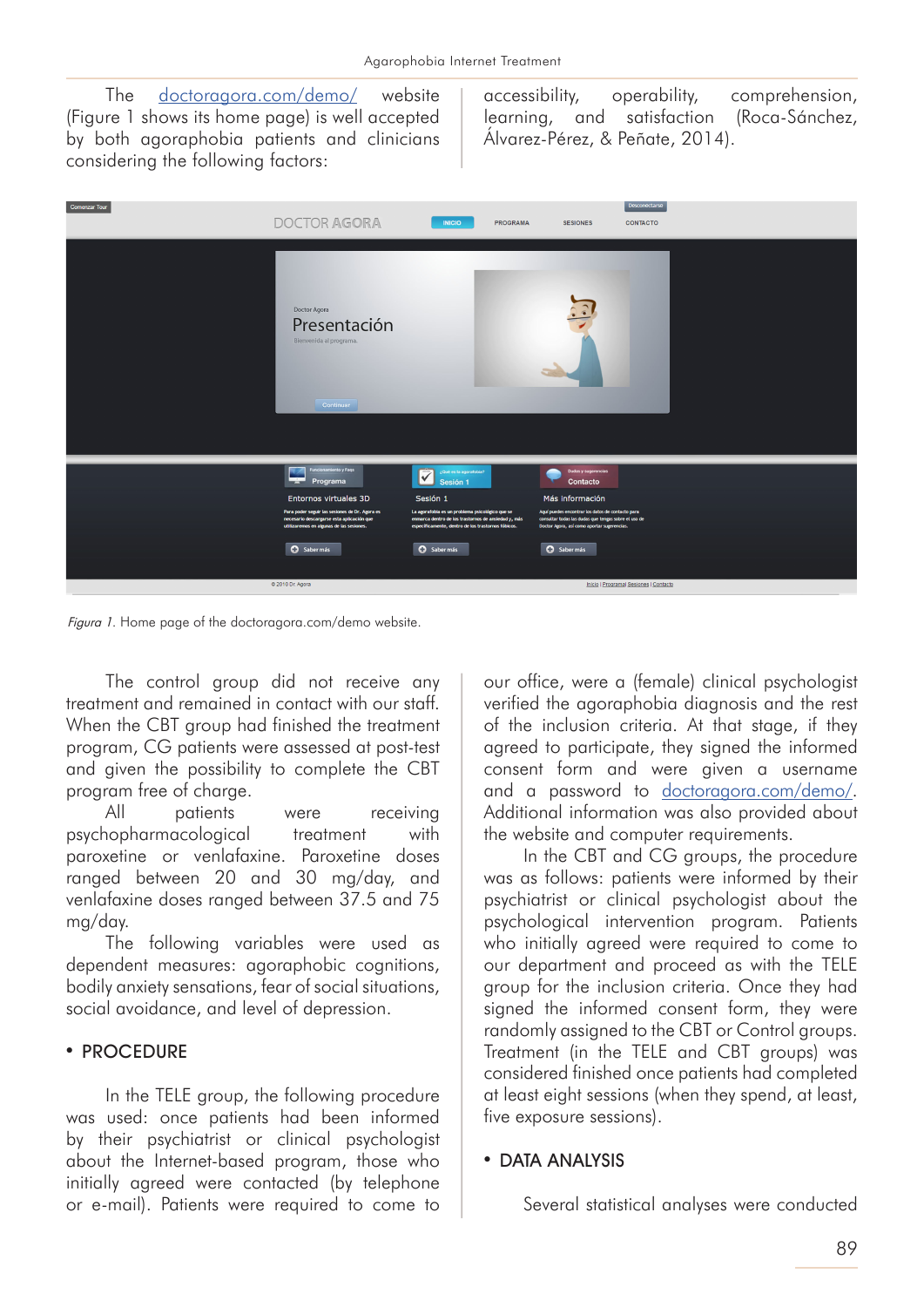to compare the three experimental groups (ANOVAs) and to compare pre-post measures (t-tests). When appropriate, the Bonferroni test was applied to identify specific differences between the three groups. The chi-square test was used to compare attrition rates. Because dropout rates, intention-to-treat analyses were conducted using the last-observation-carried-forward method.

#### **RESULTS**

First, we considered the dropouts in each experimental group. In the TELE group, 25 patients started the program and 14 completed at least eight sessions. In the CBT group, 20 patients started the program and 15 finished it (also, at least eight sessions). Statistical data showed that the TELE group had significantly higher dropout rates  $[X^2(1) = 15.56; p = .000]$ .

Most of patients in TELE group left the program by an implicit disinterest (they were prolonging the temporal interval among sessions, till they did not connect anymore). As a second reason, some of them showed their preference for a combined use with face-to-face therapy (or via internet, as skype). Finally, few patients said they really were not interested in the program.

We conducted an initial comparison of patients' pre-treatment scores on the outcome measures. Table 2 summarizes the data extracted from an ANOVA comparing the four treatment groups. As can be observed, there were no differences between them at pre-intervention time. Despite we expect TELE group would exhibit higher scores (because patients in this group were classified as having a more severe anxiety disorder), these data showed that all groups were comparable in agoraphobia and depression measures at the initial stage.

| Tabla 2<br>ANOVA of outcome measures comparing pre-intervention scores for the three groups. |                            |            |               |            |                     |  |  |
|----------------------------------------------------------------------------------------------|----------------------------|------------|---------------|------------|---------------------|--|--|
| VARIABLES                                                                                    | <b>GROUPS</b>              | $\sqrt{n}$ | M(SD)         | $\sqrt{2}$ | $\boldsymbol{\rho}$ |  |  |
|                                                                                              | $\mathsf{TELE}\ \textsf{}$ | 14         | 37.71 (11.45) |            |                     |  |  |
| ACQ                                                                                          | $\mathsf{CBT}$             | $15\,$     | 33.06 (11.89) | 2.05       | $\bar{.}11$         |  |  |
|                                                                                              | $\mathsf{CG}\phantom{.}$   | 15         | 29.27 (7.69)  |            |                     |  |  |
|                                                                                              |                            |            |               |            |                     |  |  |
|                                                                                              | TELE                       | 14         | 52.64 (12.97) |            |                     |  |  |
| $\mathsf{BSQ}$                                                                               | $\mathsf{CBT}$             | $15\,$     | 53.40 (15.16) | .24        | .86                 |  |  |
|                                                                                              | $\mathsf{CG}\phantom{.}$   | 15         | 50.73 (9.86)  |            |                     |  |  |
|                                                                                              |                            |            |               |            |                     |  |  |
|                                                                                              | TELE                       | 14         | 25.07 (13.91) |            |                     |  |  |
| SAF                                                                                          | CBT                        | 15         | 33.47 (16.61) | 1.44       | .24                 |  |  |
|                                                                                              | $\mathsf{CG}\phantom{.}$   | 15         | 27.40 (12.36) |            |                     |  |  |
|                                                                                              |                            |            |               |            |                     |  |  |
|                                                                                              | TELE                       | 14         | 21.93 (16.77) |            |                     |  |  |
| $\ensuremath{\mathsf{SAA}}$                                                                  | <b>CBT</b>                 | 15         | 31.60 (17.73) | 1.14       | .33                 |  |  |
|                                                                                              | $\mathsf{CG}\xspace$       | 15         | 25.73 (14.95) |            |                     |  |  |
|                                                                                              |                            |            |               |            |                     |  |  |
|                                                                                              | TELE                       | 14         | 26.50 (12.06) | .73        | .53                 |  |  |
| <b>BDI</b>                                                                                   | CBT                        | 15         | 26.20 (11.85) | .73        | .53                 |  |  |
|                                                                                              | CG                         | 15         | 21.87 (7.79)  |            |                     |  |  |

Note. TELE = Telehealth; CBT = Cognitive-behavioral therapy; CG = Control group; ACQ = Agoraphobia cognitions; BSQ = Body sensations, SAF = Social situations, fear; SAA = Social situations, avoidance; BDI = Depression;  $M = Mean$ ; SD = Standard Deviation; F = F distribution; p = probability.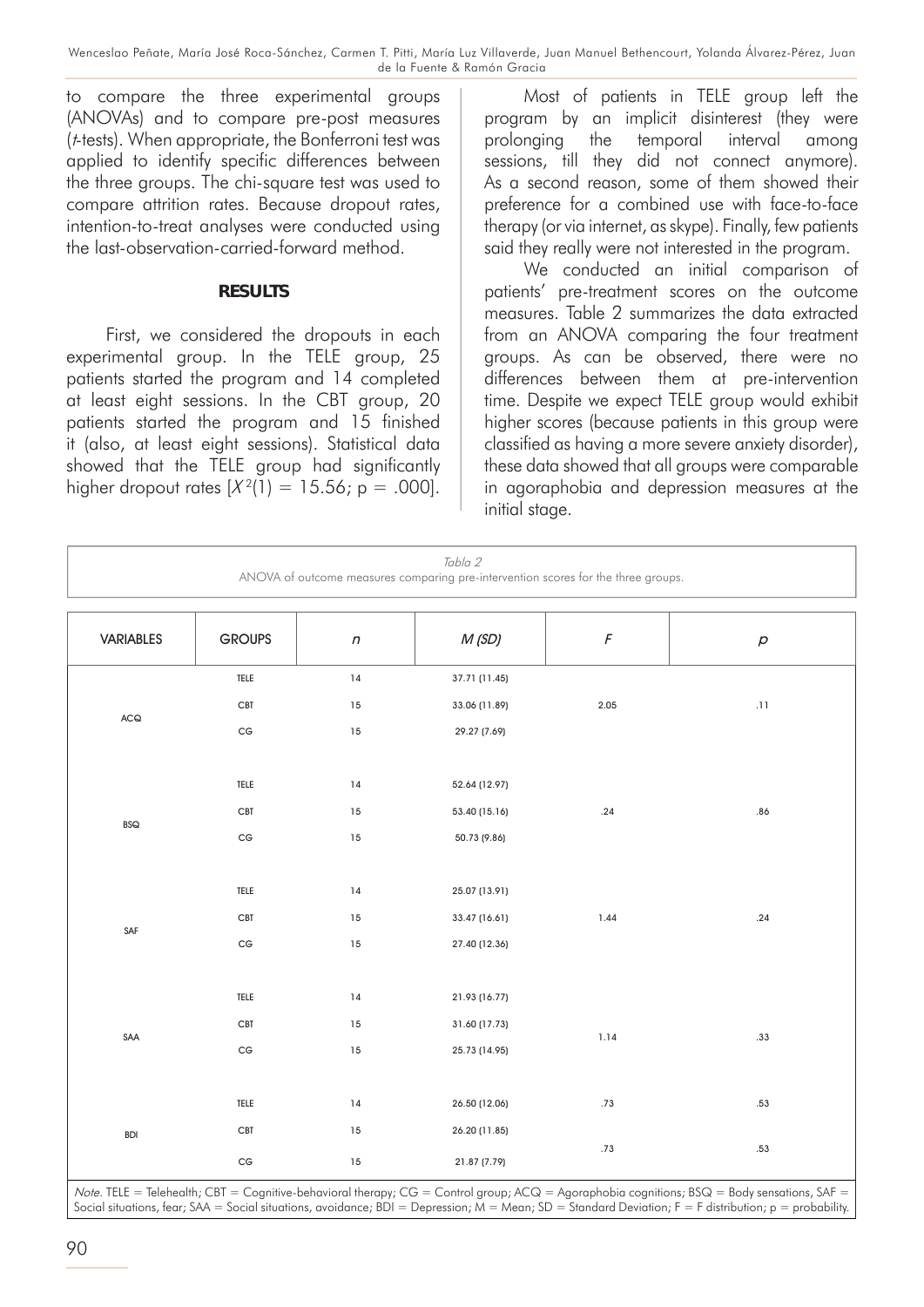In order to identify pre-post treatment effects separately, t-tests for related samples were performed.

Table 3 summarizes the main data for each treatment/control group according to the outcome measures.

| Tabla 3<br>T-test comparisons between pre-post intervention scores on outcome measures in each treatment group. |                                                                                          |            |          |        |        |       |                  |                                |           |
|-----------------------------------------------------------------------------------------------------------------|------------------------------------------------------------------------------------------|------------|----------|--------|--------|-------|------------------|--------------------------------|-----------|
| <b>VARIABLES</b>                                                                                                | <b>GROUPS</b>                                                                            | $\sqrt{n}$ | $M$ -pre | SD     | M-post | SD    | $\boldsymbol{t}$ | $\boldsymbol{\varphi}$         | d         |
|                                                                                                                 | TELE                                                                                     | 14         | 37.71    | 11.45  | 36.57  | 12.65 | .60              | .56                            | .16       |
| ACQ                                                                                                             | CBT                                                                                      | 15         | 33.06    | 11.89  | 22.06  | 6.19  | 4.49             | .00                            | .77       |
|                                                                                                                 | $\mathsf{CG}\xspace$                                                                     | 15         | 29.27    | 7.69   | 36.13  | 7.91  | $-2.65$          | .01                            | .58       |
|                                                                                                                 |                                                                                          |            |          |        |        |       |                  |                                |           |
| <b>BSQ</b>                                                                                                      | TELE                                                                                     | 14         | 52.64    | 12.97  | 46.86  | 14.00 | 2.28             | .04                            | .53       |
|                                                                                                                 | CBT                                                                                      | 15         | 53.40    | 15.16  | 38.87  | 12.22 | 4.37             | .00                            | .76       |
|                                                                                                                 | $\mathsf{CG}\xspace$                                                                     | 15         | 50.73    | 9.86   | 57.21  | 11.31 | $-1.40$          | .18                            | .35       |
|                                                                                                                 |                                                                                          |            |          |        |        |       |                  |                                |           |
| SAF                                                                                                             | TELE                                                                                     | 14         | 25.07    | 13.91  | 25.36  | 12.54 | $-12$            | .90                            | .03       |
|                                                                                                                 | <b>CBT</b>                                                                               | 15         | 33.47    | 16.61  | 22.73  | 16.45 | 3.90             | .00                            | .72       |
|                                                                                                                 | $\mathsf{CG}\xspace$                                                                     | 15         | 27.40    | 12.36  | 32.76  | 18.63 | $-1.03$          | .31                            | .27       |
|                                                                                                                 |                                                                                          |            |          |        |        |       |                  |                                |           |
| SAA                                                                                                             | TELE                                                                                     | 14         | 21.93    | 16.77  | 21.07  | 15.78 | .60              | .55                            | .16       |
|                                                                                                                 | CBT                                                                                      | 15         | 31.60    | 17.73  | 21.53  | 16.81 | 3.00             | .01                            | .63       |
|                                                                                                                 | $\mathsf{CG}\xspace$                                                                     | 15         | 25.73    | 14.95  | 33.86  | 18.56 | $-1.66$          | .12                            | .26       |
|                                                                                                                 |                                                                                          |            |          |        |        |       |                  |                                |           |
| <b>BDI</b>                                                                                                      | TELE                                                                                     | 14         | 26.50    | 12.06  | 18.71  | 7.03  | 2.74             | .05                            | .61       |
|                                                                                                                 | CBT                                                                                      | 15         | 26.20    | 11.85  | 13.61  | 7.51  | 4.43             | .00                            | .76       |
|                                                                                                                 | $\mathsf{CG}\xspace$                                                                     | 15         | 21.87    | 7.79   | 23.20  | 11.05 | $-1.69$          | .11                            | .41       |
| $T = 1.5$<br>$k = 1$                                                                                            | $T$ $\left  \right $ $\left  \right $ $\left  \right $ $\left  \right $ $\left  \right $ |            | $1 - 1$  | $\sim$ |        |       | $\sim$ 1 $\sim$  | $\sqrt{2}$<br>$n \cap \bigcap$ | $C A$ $F$ |

Note. TELE = Telehealth; CBT = Cognitive-behavioral therapy; CG = Control group; ACQ = Agoraphobia cognitions; BSQ = Body sensations, SAF = Social situations, fear; SAA = Social situations, avoidance; BDI = Depression; M = Mean; SD = Standard Deviation; t = Student's t; p = probability; d = Cohen's d.

There was clearly a treatment condition that was associated with an overall improvement. The CBT group improved in all five measures, with a decrease from the initial symptoms of anxiety and depression. The telehealth group improved in two measures: body sensations and depression level. In this pre-post comparison, the control group differed in one measure: agoraphobic cognition, which was worse in this group, as patients in this group had higher scores on this variable. The rest of the variables were not significant.

To analyze pre-post-treatment effects,

differential scores were subjected to an ANOVA. These differential scores were obtained by subtracting the pre-treatment score from the post-treatment score. As shown on Table 4, there were significant differences in all five outcome measures, with medium/large effect sizes. Overall, there were negative differential scores, which means a decrease in anxiety/depression levels. This did not apply to control groups: differences were positive in all five variables, pointing to a deterioration of development in those variables.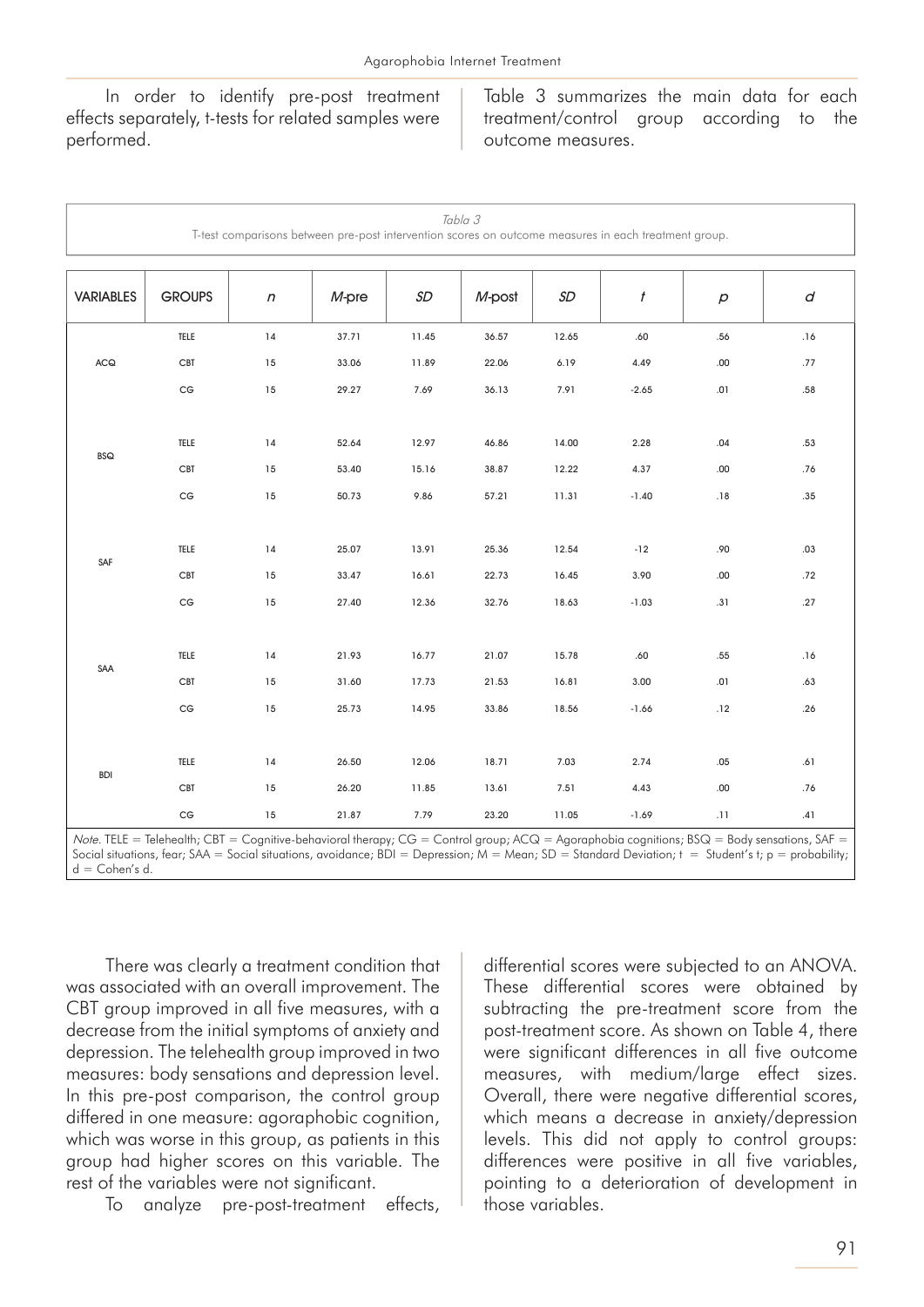| Tabla 4<br>ANOVA intergroup comparison between the post-treatment scores of the three treatment/control groups. |                                                                  |                |                             |       |                        |                       |                     |                      |                                                                                          |
|-----------------------------------------------------------------------------------------------------------------|------------------------------------------------------------------|----------------|-----------------------------|-------|------------------------|-----------------------|---------------------|----------------------|------------------------------------------------------------------------------------------|
| <b>VARIABLES</b>                                                                                                | <b>GROUPS</b>                                                    | $\sqrt{n}$     | Post-<br>pre-               | minus | SD                     | $\sqrt{F}$            | $\boldsymbol{\rho}$ | $n^2$                | Bonferroni                                                                               |
| <b>ACQ</b>                                                                                                      | TELE                                                             | $14$           | $-1.14$                     |       | 7.19                   |                       |                     |                      | CBT > TELE,                                                                              |
|                                                                                                                 | <b>CBT</b>                                                       | 15             | $-11.00$                    |       | 9.48                   | 12.28                 | $.00\,$             | .40                  | $\mathsf{CG}\phantom{.}$                                                                 |
|                                                                                                                 | $\mathsf{CG}\phantom{.}$                                         | 15             | 6.87                        |       | 9.38                   |                       |                     |                      | $\texttt{TELE} > \texttt{CG*}$                                                           |
| <b>BSQ</b>                                                                                                      | TELE<br>CBT<br>$\mathsf{CG}\phantom{.}$                          | 14<br>15<br>15 | $-5.79$<br>$-14.53$<br>6.47 |       | 9.50<br>12.88<br>8.58  | 10.66                 | .00                 | .36                  | CBT > CG<br>$\ensuremath{\mathsf{TELE}}\xspace > \ensuremath{\mathsf{CG}}\xspace$        |
| SAF                                                                                                             | TELE<br>CBT<br>$\mathsf{CG}\phantom{.}$                          | 14<br>15<br>15 | .29<br>$-10.73$<br>5.27     |       | 9.19<br>10.67<br>20.58 | 3.24                  | .02                 | .15                  | CBT > CG                                                                                 |
| SAA                                                                                                             | TELE<br><b>CBT</b><br>$\mathsf{CG}\phantom{.}$                   | 14<br>15<br>15 | $-.86$<br>$-10.07$<br>8.13  |       | 5.35<br>12.99<br>19.69 | 3.82                  | .01                 | .17                  | CBT > CG                                                                                 |
| <b>BDI</b>                                                                                                      | TELE<br><b>CBT</b><br>$\mathsf{CG}\phantom{.}$<br>$-1$<br>$\sim$ | 14<br>15<br>15 | $-7.79$<br>$-12.60$<br>7.33 |       | 9.31<br>11.01<br>14.86 | 8.19<br>$\sim$ $\sim$ | $.00\,$             | .31<br>$\sim$ $\sim$ | $\begin{array}{l} \mathrm{CBI} > \mathrm{CG} \\ \mathrm{TELE} > \mathrm{CG} \end{array}$ |

Note. . TELE = Telehealth; CBT = Cognitive-behavioral therapy; CG = Control group; ACQ = Agoraphobia cognitions; BSQ = Body sensations, SAF = Social situations, fear; SAA = Social situations, avoidance; BDI = Depression; M = Mean; SD = Standard Deviation; F = F distribution; p = probability;  $n2 = eta$  squared. \*  $p = .06$ 

According to the Bonferroni tests, differences were as follows: again, CBT was the most effective treatment. Patients in this group exhibited a significant improvement in agoraphobic cognition compared to the other groups. They also obtained better results in body sensation compared to the control group. CBT was the only group that showed a significant improvement in social phobia (in both fear and avoidance scores) compared to the control group. Patients in the TELE group obtained better results in depression, body sensation, and agoraphobic cognition (a slight difference) compared to the no-treatment group. The TELE group did not differ from the CBT group in body sensation or depression level.

#### **DISCUSSION**

In this study we attempted to provide empirical evidence of the efficacy of an Internet computer-based treatment (ICT) for agoraphobia with minimal in-person contact between therapist and patient. Therapist contact is one of the most remarkable variables associated with the efficacy of ICTs (Baumeister et al., 2014; Newman et al., 2011; Peñate & Fumero, 2016). Yet, paradoxically, this fact represents the first critical aspect of ICTs, because there is usually a lack of control of therapist contact (e.g. frequency, time, scheduled vs. requested). In fact, this may affect the internal validity of ICTs at least in two ways: (i) not all ICTs are comparable because they may significantly differ in therapist contact; and (ii) excessive in-person contact is against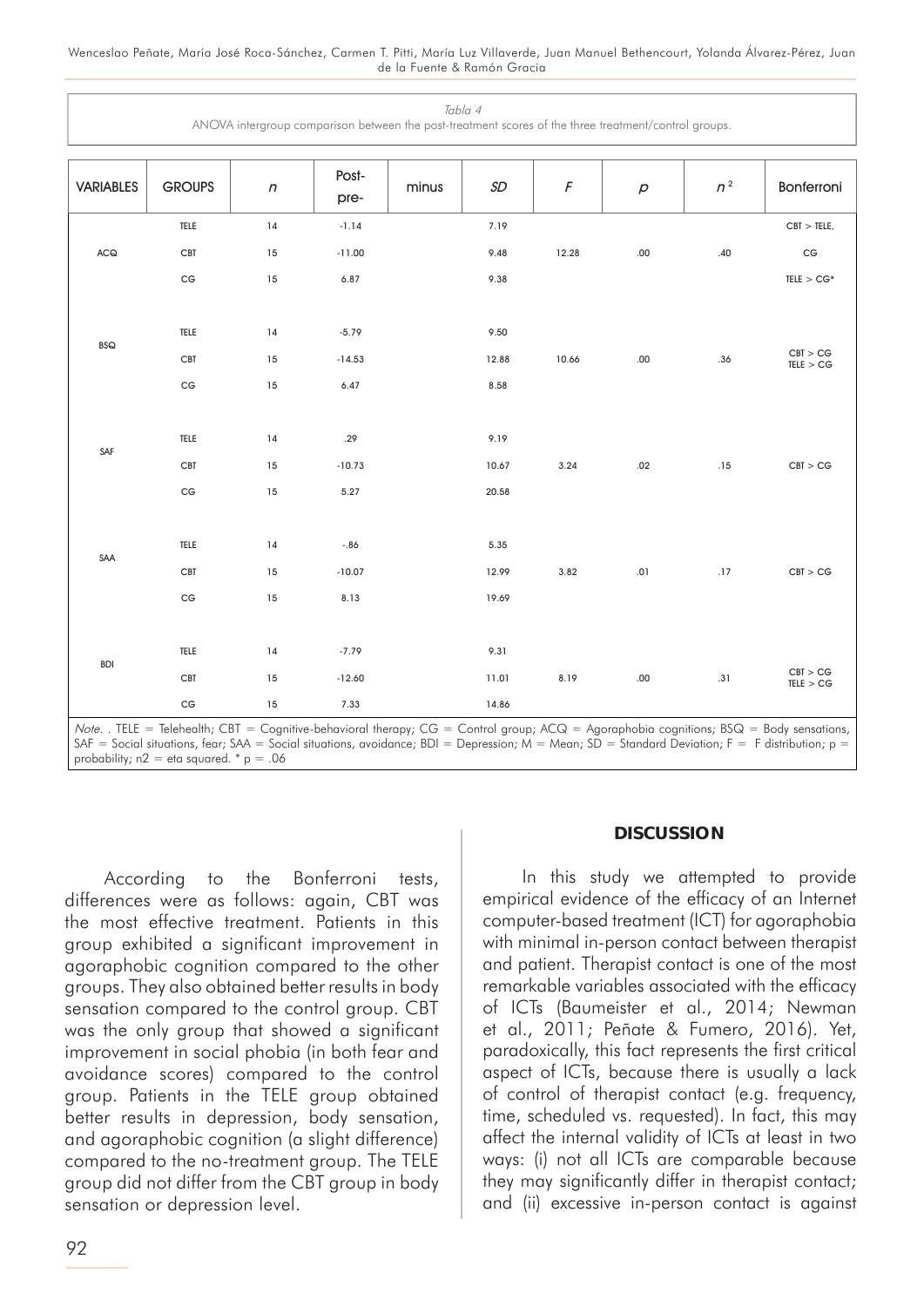the nature of ICTs. In an extreme version, when there is frequent therapist contact, the treatment can be understood as an in-person intervention supported by Internet treatment tools.

A second critical aspect is the fact that the efficacy of ICTs is greater than no treatment and is sometimes greater than in-person treatment (Andersson et al., 2014; van Ballegooijen et al., 2014). The reasons why ICT interventions are sometimes better than direct treatment are not well explained. This apparent illogical result needs to be verified with a better experimental design given that, when an ICT is compared to a direct intervention, both treatment programs are not usually matched (Newman et al., 2011).

In this study we attempted to answer these critical questions in the following way: First, we limited therapist contact to minimal initial diagnosis contact (about one hour); all other contacts were conducted over the Internet, (i.e. by e-mail). Second, the in-person treatment group was matched to the ICT group (e.g., number of sessions, duration, therapeutic strategies).

Results clearly showed a better efficacy of in-person CBT treatment. Improvements were observed in all outcome measures used and the CBT group exhibited lower attrition rates (van Ballegooijen et al., 2014). Patients in the ICT group also showed improvements in the comparisons between pre-post scores, and compared to the control group (in body sensations and depression level). No differences with the CBT group were found in body sensations, social phobia, or depression. Taking the results as a whole, the ICT showed some level of efficacy, but a matched in-person treatment exhibited better results. Moreover, it is interesting to note that the ICT group exhibited better results than the control group especially because the notreatment group was becoming worse at postmeasure. Consequently, ICTs prevent patient deterioration.

The efficacy of ICTs regarding depression level is an outstanding finding given that the program does not deal with affective symptoms directly (and results cannot be entirely ascribed to the effects of antidepressants, since the CG did not improve). An explanation could be that patients in the ICT group considered this program as an opportunity to improve their avoidance symptoms (since these patients were especially affected by such symptoms).

This study has several limitations. The first one is its sample size: larger samples are needed to reach solid conclusions. Moreover, assignment was not completely random, so we can suspect that patients in the TELE group had more severe symptoms. Fortunately, pre-treatment comparison data did not support this idea. An explanation of this result could be to the fact that we consider severe agoraphobia when patients showed difficulties or they refused to a face-to-face treatment. Perhaps this symptom represents a part of severity, but it is not the unique criterion. Another limitation was the fact that the ITC program established a minimum interval of 48 hours but not a maximum period of time between sessions, and several patients accessed the program once a week, which affected the necessary continuity of treatment. Furthermore, although patients recorded their exposure exercises (using self-monitoring sheets), an actual test of in vivo exposure (such as a behavioral avoidance test or mobility test) may improve external validity. A fourth limitation was the absence of follow-up data.

Future researches are needed to integrate all data supporting telehealth implementations: differential therapeutic utility, technology procedures, economic feasibility, legislation and ethics. The final results could be the existence of clear scientific guidelines for its clinical practice.

With this study, the main contributions to such guidelines are the following conclusions: an ICT program with minimal patient-therapist contact can be a useful tool when compared to the absence of treatment, but it is far from reaching the efficacy of an in-person intervention. ICTs can represent an opportunity for patients to see an improvement in their symptoms and may therefore play a role in motivating them to receive in-person therapy or as an adjuvant therapy. In any case, ICTs can be the therapy of choice for patients with severe agoraphobia because of their avoidance symptoms. But, according our data, patients need to be prevented about the clinical efficacy level they can attain with ICT resources.

#### • Conflict of interest

The authors declare no conflict of interest.

#### • Acknowledgments

This study was supported by the following grants: PSI2009- 09836 and PSI2013-42912-R (Spanish Ministry of Economy and Competitivity).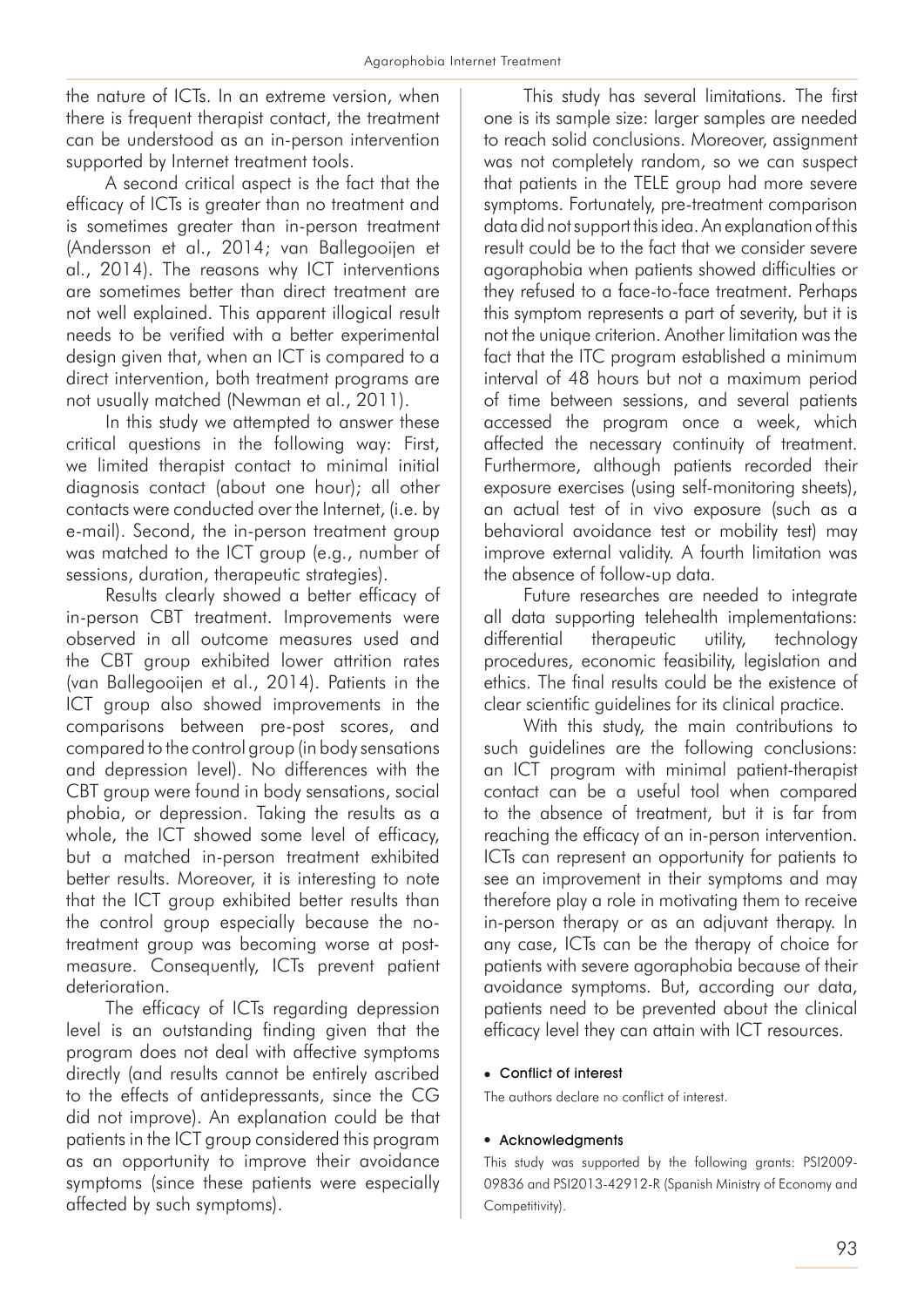#### **REFERENCES**

- Alonso, J., Angermeyer, M. C., Bernert, S., Bruffaerts, R., Brugha, T. S., Bryson, H., … Vollebergh, W. A. M. (2004). Disability and quality of life impact of mental disorders in Europe: Results from the European Study of the Epidemiology of Mental Disorders (ESEMeD) project. Acta Psychiatrica Scandinavica, 109 (s420), 38-46. [http://doi.org/10.1111/j.1600-0047.2004.00329.x](http://www.rug.nl/research/portal/publications/disability-and-quality-of-life-impact-of-mental-disorders-in-europe(a8661dce-8539-4807-a645-da97b9393d34)/export.html)
- Andersson, G., Cuijpers, P., Carlbring, P., Riper, H., & Hedman, E. (2014). Guided Internet-based vs. faceto-face cognitive behavior therapy for psychiatric and somatic disorders: A systematic review and meta-analysis. World Psychiatry, 13, 288-295. [http://doi.org/10.1002/wps.20151](http://onlinelibrary.wiley.com/doi/10.1002/wps.20151/abstract)
- Andersson, G., & Titov, N. (2014). Advantages and limitations of Internet-based interventions for common mental disorders. World Psychiatry, 13, 4-11. [http://](http://onlinelibrary.wiley.com/doi/10.1002/wps.20083/abstract) [doi.org/10.1002/wps.20083](http://onlinelibrary.wiley.com/doi/10.1002/wps.20083/abstract)
- Arnau, R. C., Meagher, M. W., Norris, M. P., & Bramson, R. (2001). Psychometric evaluation of the Beck Depression Inventory-II with primary care medical patients. Health Psychology, 20, 112-119. [http://doi.org/10.1037//0278-6133.20.2.112](http://psycnet.apa.org/?&fa=main.doiLanding&doi=10.1037/0278-6133.20.2.112)
- Baumeister, H., Reichler, L., Munzinger, M., & Lin, J. (2014). The impact of guidance on Internetbased mental health interventions — A systematic review. *Internet Interventions, 1*, 205-215. [http://doi.org/10.1016/j.invent.2014.08.003](http://www.invent-journal.com/article/S2214-7829(14)00024-4/abstract)
- Beck, A., Steer, R., & Brown, G. (1996). Manual for the Beck Depression Inventory-II. San Antonio, Texas: Psychological Corporation.
- Bergström, J., Andersson, G., Ljótsson, B., Rück, C., Andréewitch, S., Karlsson, A., … Lindefors, N. (2010). Internet-versus group-administered cognitive behaviour therapy for panic disorder in a psychiatric setting: A randomised trial. BMC Psychiatry, 10, 54. [http://doi.org/10.1186/1471-244X-10-54](https://bmcpsychiatry.biomedcentral.com/articles/10.1186/1471-244X-10-54)
- Carlbring, P., Nilsson-Ihrfelt, E., Waara, J., Kollenstam, C., Buhrman, M., Kaldo, V., … Andersson, G. (2005). Treatment of panic disorder: Live therapy vs. self-help via the Internet. Behaviour Research and Therapy, 43, 1321- 1333. [http://doi.org/10.1016/j.brat.2004.10.002](http://www.sciencedirect.com/science/article/pii/S0005796704002372)
- Chambless, D. L., Caputo, G. C., Bright, P., & Gallagher, R. (1984). Assessment of fear of fear in agoraphobics: The Body Sensations Questionnaire and the Agoraphobic Cognitions Questionnaire. Journal of Consulting and Clinical Psychology, 52, 1090-1097. [http://doi.org/10.1037/0022-006X.52.6.1090](http://psycnet.apa.org/psycinfo/1985-13540-001)
- Davies, E. B., Morriss, R., & Glazebrook, C. (2014). Computer-delivered and web-based interventions to improve depression, anxiety, and psychological well-

being of university students: A systematic review and meta-analysis. Journal of Medical Internet Research, 16 (5), e130. [http://doi.org/10.2196/jmir.3142](http://www.jmir.org/2014/5/e130/)

- Foroushani, P. S., Schneider, J., & Assareh, N. (2011). Meta-review of the effectiveness of computerised CBT in treating depression. BMC Psychiatry, 11, 131. [http://](https://bmcpsychiatry.biomedcentral.com/articles/10.1186/1471-244X-11-131) [doi.org/10.1186/1471-244X-11-131](https://bmcpsychiatry.biomedcentral.com/articles/10.1186/1471-244X-11-131)
- Heimberg, R. G., Horner, K. J., Juster, H. R., Safren, S. A., Brown, E. J., Schneier, F. R., & Liebowitz, M. R. (1999). Psychometric properties of the Liebowitz Social Anxiety Scale. Psychological Medicine, 29, S0033291798007879.

[http://doi.org/10.1017/S0033291798007879](https://www.cambridge.org/core/journals/psychological-medicine/article/psychometric-properties-of-the-liebowitz-social-anxiety-scale/6891D37D00A9BEC179E61C8BFF30F08A)

- Kessler, R. C., Petukhova, M., Sampson, N. A., Zaslavsky, A. M., & Wittchen, H.-U. (2012). Twelve-month and lifetime prevalence and lifetime morbid risk of anxiety and mood disorders in the United States. International Journal of Methods in Psychiatric Research, 21, 169- 184. [http://doi.org/10.1002/mpr.1359](http://onlinelibrary.wiley.com/doi/10.1002/mpr.1359/abstract)
- Kessler, R. C., & Ustün, T. B. (2004). The World Mental Health (WMH) Survey Initiative Version of the World Health Organization (WHO) Composite International Diagnostic Interview (CIDI). International Journal of Methods in Psychiatric Research, 13, 93-121. Retrieved from [http://www.ncbi.nlm.nih.gov/pubmed/15297906](https://www.ncbi.nlm.nih.gov/pubmed/15297906)
- Kiropoulos, L. A., Klein, B., Austin, D. W., Gilson, K., Pier, C., Mitchell, J., & Ciechomski, L. (2008). Is internet-based CBT for panic disorder and agoraphobia as effective as face-to-face CBT? Journal of Anxiety Disorders, 22, 1273-1284. [http://doi.org/10.1016/j.janxdis.2008.01.008](http://www.sciencedirect.com/science/article/pii/S0887618508000170)
- Klein, B., Richards, J. C., & Austin, D. W. (2006). Efficacy of internet therapy for panic disorder. Journal of Behavior Therapy and Experimental Psychiatry, 37, 213- 238. [http://doi.org/10.1016/j.jbtep.2005.07.001](http://www.sciencedirect.com/science/article/pii/S0005791605000455)
- Krupinski, E., & Weinstein, R. (2014). Telemedicine, Telehealth and m-Health: New Frontiers in Medical Practice. Healthcare, 2, 250-252. [http://doi.org/10.3390/healthcare2020250](http://www.mdpi.com/2227-9032/2/2/250)
- Kyrios, M., & Thomas, N. (2014). Psychology and the Internet: Where are we and where to from here? InPsych, 36 (3), 8–11.
- Liebowitz, M. R. (1987). Social phobia. In D. F. Klein (Ed.), Anxiety: Modern problems in pharmacopsychiatry (pp. 141-173). New York: Karger.
- Moral, M. V., & Suárez, C. (2016). Factores de riesgo en el uso problemático de Internet y del teléfono móvil en adolescentes españoles [Risk factors in the problematic use of Internet and phone in Spanish adolescents]. Revista Iberoamericana de Psicología <sup>y</sup>Salud, 7, 69-78. [http://doi.org/10.1016/j.](http://www.sciencedirect.com/science/article/pii/S2171206916300011) [rips.2016.03.001](http://www.sciencedirect.com/science/article/pii/S2171206916300011)